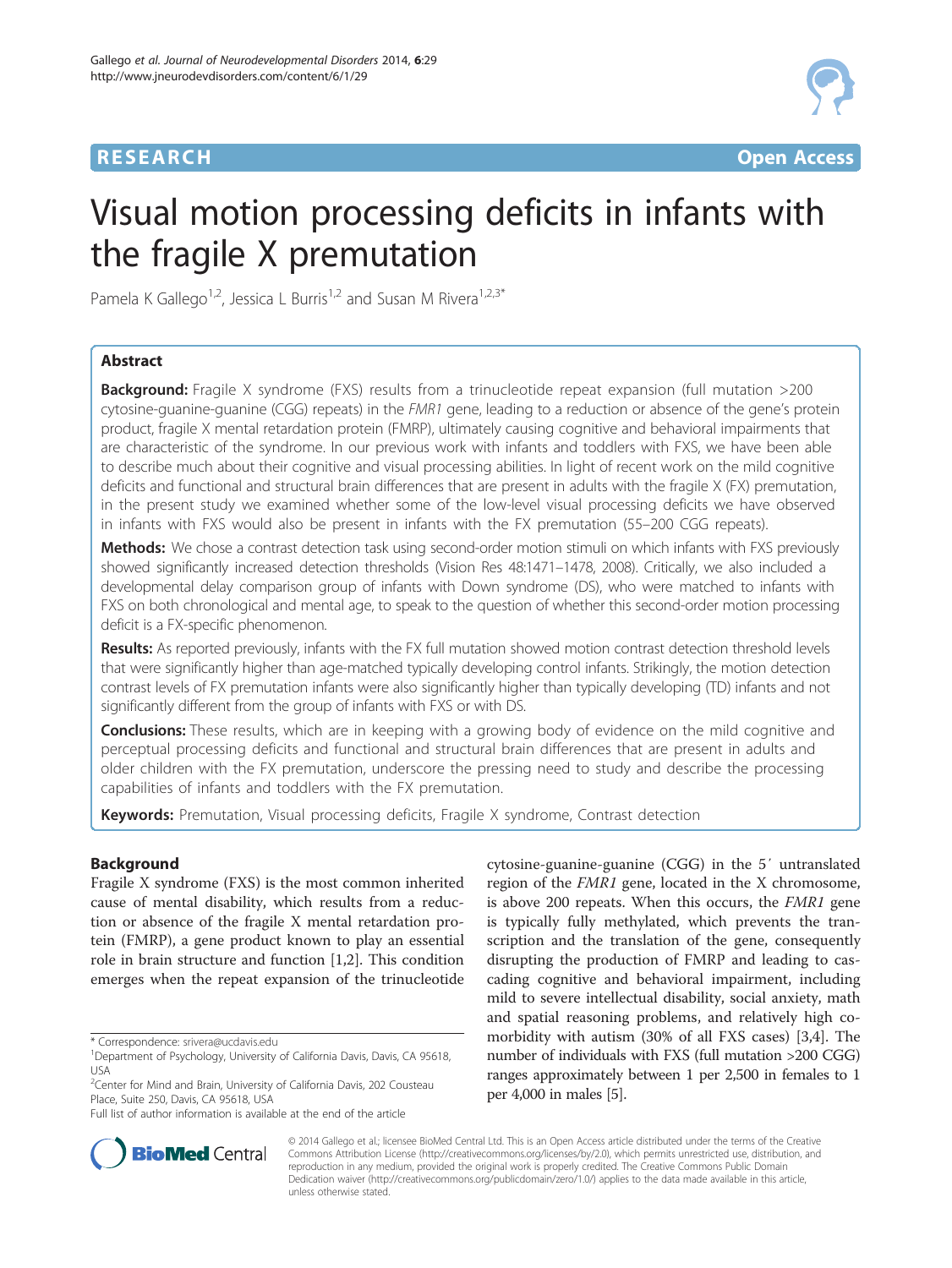Individuals with CGG repeat expansions of 55–200 are considered to be premutation carriers of FXS, a condition more commonly found in the general population, affecting approximately 1 in 130–250 women and 1 in 250–810 males [[5\]](#page-6-0). Individuals in the premutation range typically have normal intellectual functioning, but may have elevated FMR1 mRNA, in some cases three to eight times the normal levels [[6](#page-6-0)]. This elevated mRNA is thought to produce RNA toxicity, which has been associated with mild deficits in working memory [\[7](#page-6-0)], memory encoding [[8](#page-6-0)], memory recall [\[9](#page-6-0)], enumeration [\[10](#page-7-0)], and increased psychiatric symptoms including obsessive-compulsive symptoms and psychoticism [\[11\]](#page-7-0). In addition, male premutation carriers, especially, are at risk of developing the late-onset neurodegenerative disorder known as fragile X-associated tremor/ataxia syndrome (FXTAS) [\[7](#page-6-0)[,12\]](#page-7-0).

There is now ample evidence that young children with FXS have significant visual-spatial impairments. For example, studies of infants and toddlers with FXS have documented impairments in processing texture-defined (second order) motion stimuli [\[13\]](#page-7-0), temporal flicker [\[14](#page-7-0)], perceiving the ordinality of sequences of numerical displays [\[15](#page-7-0)], and the ability to maintain the identity of dynamic object information during occlusion [[16\]](#page-7-0). Impaired performance has also been demonstrated on tasks requiring visual-motor responses [[17,18\]](#page-7-0) as well as in-hibitory control [\[19](#page-7-0)] and numerical reasoning [\[20,21](#page-7-0)]. One purported cause of the visual-spatial and numerical deficits seen in FXS is disruption of the so-called dorsal stream (the occipito-parietal visual pathway, projecting to the posterior parietal cortex, which processes information involved in guiding actions, including spatial location and motion) with relative sparing of the ventral stream (the occipito-temporal visual pathway, projecting to the inferior-temporal cortex, which processes object features such as form and color) [\[22,23](#page-7-0)]. Because of its relatively protracted time course of development [\[24](#page-7-0)], the dorsal stream is thought to be particularly vulnerable to atypical development in a number of disorders, including in FXS [[16,25](#page-7-0)].

Compared to young children with the fragile X full mutation (FXS), very little is understood about the cognitive and visual processing abilities in young children with the fragile X (FX) premutation. Recent work on the mild cognitive deficits and functional and structural brain differences that are present in adults with the FX premutation [\[7,8](#page-6-0),[10,11,26](#page-7-0)] and particularly studies which have documented deficits in visuospatial [[27](#page-7-0),[28](#page-7-0)] and contrast sensitivity [[29\]](#page-7-0) in adult premutation carriers led us in the present study to examine whether one of the low-level visual processing deficits that has been observed in infants with FXS is also present in infants with the FX premutation. To study this, we chose a contrast detection task using second-order motion stimuli on which infants with FXS demonstrated significantly increased detection thresholds [\[13](#page-7-0)]. We hypothesized that infants and toddlers with the premutation would perform similarly to infants and toddlers with the full mutation, i.e., the threshold necessary for detection of visual stimuli would be higher than typically developing mental and chronological age-matched controls and would not be significantly different from participants with the full mutation. We also included a comparison group of infants with Down syndrome, who are matched with the FX full mutation group on both mental and chronological age, allowing us to examine whether deficits seen in second-order motion processing are specific to the FX-specific spectrum.

## Methods

## Participants

Four groups of participants were enrolled in this study: 16 typically developing infants (7 male and 9 female, mean age 13.17 months), 12 premutation carrier infants (8 males and 4 females, mean age 17.56 months), 24 infants with FXS (19 male and 5 female, mean age 29.24 months), and 15 infants with Down syndrome (5 males and 10 females, mean age 26.27 months). A one-way ANOVA confirmed that the groups significantly differed in their chronological age  $(F(3, 63) = 6.67,$  $p = 0.001$ ). Simple effect analyses revealed that there was no significant difference in chronological age (in months) between typically developing (TD) infants  $(M = 13.17;$  $SD = 7.91$ ) and infants with the FX premutation ( $M = 17.56$ ; SD = 12.57;  $t$  [[26](#page-7-0)] = 1.13,  $p = 0.27$ ) nor between infants with Down syndrome (DS)  $(M = 26.27; SD = 11.95)$  and FXS  $(M = 29.24; SD = 14.35; t [30] = 0.668, p = 0.51)$  $(M = 29.24; SD = 14.35; t [30] = 0.668, p = 0.51)$  $(M = 29.24; SD = 14.35; t [30] = 0.668, p = 0.51)$ . By contrast, both the DS and FXS were significantly chronologically older than TD infants  $(t \mid 31] = 4.07$  $(t \mid 31] = 4.07$  $(t \mid 31] = 4.07$ ,  $p = 0.002$ ;  $t$  [[29\]](#page-7-0) = 3.62,  $p = 0.001$ , respectively.) For infants with the FX premutation, repeat sizes ranged from 55 to 181, with a mean length of 94. For infants with FXS, CGG repeat sizes ranged from 210 to 702, with a mean length of 466.

Participants with FXS were recruited and clinically evaluated at the UC Davis MIND Institute. Four participants with the FX premutation were seen as patients at the UC Davis M.I.N.D. Institute Fragile X Research and Treatment Center (FXRTC), while eight were recruited through a newborn screening project in which parents in the general population could consent to screen their newborn infants for metabolic abnormalities and other preexisting conditions [[32\]](#page-7-0). This recruitment combination allows us to have a sample of premutation infants that is more representative of the population because parents who enroll in the newborn screening program are unaware of their child's preexisting condition and therefore do not present the ascertainment bias that may occur in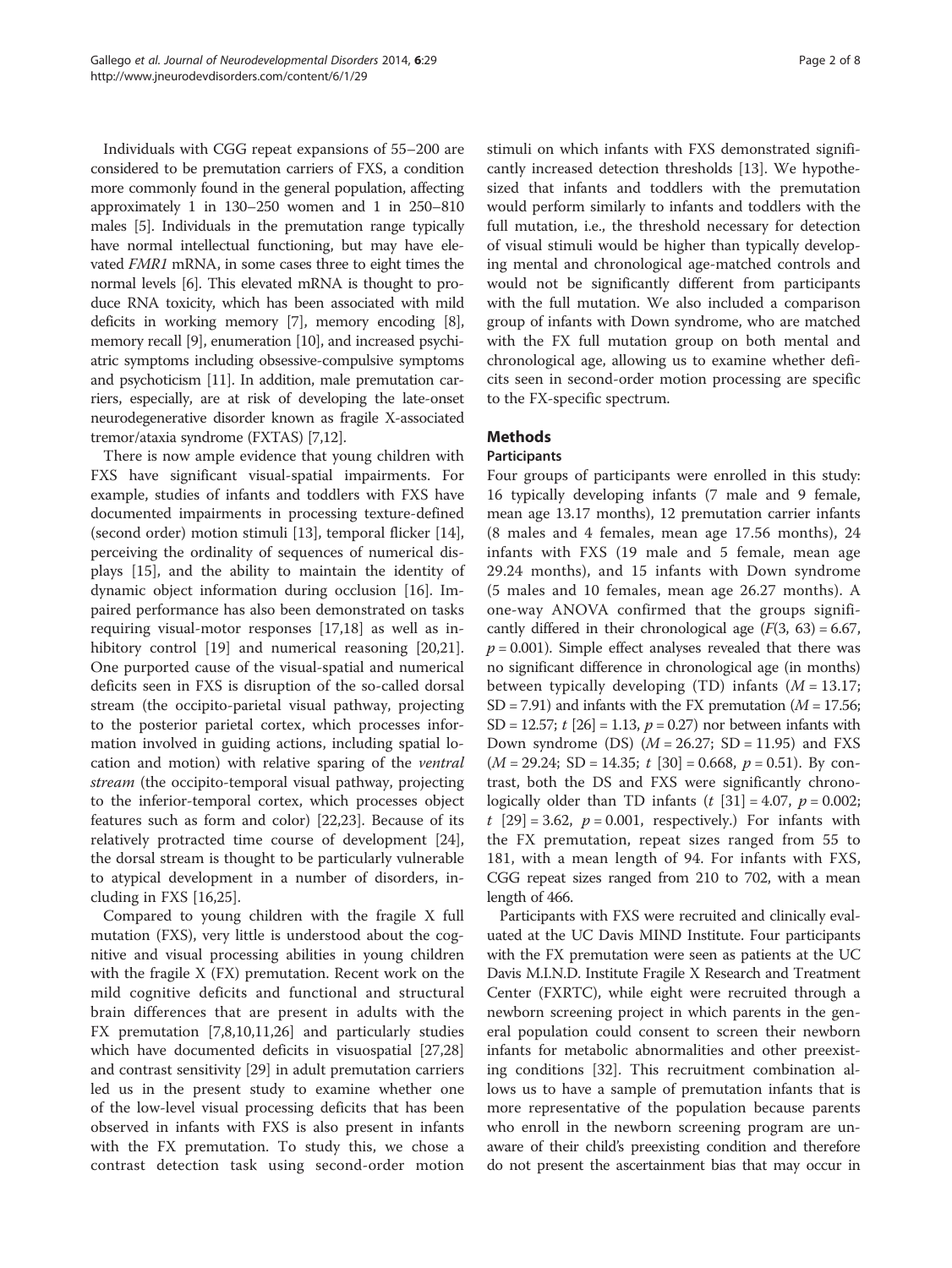participants who come to the FXRTC clinic seeking resources for their child. Participants with DS were recruited from the community by attending outreach events. Typically developing infants were recruited through letters to families, fliers, and word of mouth.

Participants were developmentally age-matched using the Mullen Scales of Early Learning [\[33](#page-7-0)], a standardized developmental assessment used for children 3–60 months consisting of 5 subscales: gross motor, fine motor, visual reception, expressive language, and receptive language. The mental age of each participant was calculated by averaging across the four different domains (VR, FM, RL, and EL) and converting that average to age in months and days. The gross motor subscale was omitted from the mental age calculation as the scores become less valid in children above the age of 33 months [\[33](#page-7-0)]. The mean mental age was 13.22 months for typically developing participants, 15.10 months for premutation carriers, 18.01 months for participants with FXS, and 14.13 for participants with DS. A one-way ANOVA confirmed that mental age did not differ significantly between the four groups  $(F(3,63) = 0.850, p = 0.472)$ . Table 1 depicts the averaged ELC score across the four groups. A oneway ANOVA confirmed that the ELC scores, as expected, differed significantly between the four groups  $(F(3,63) = 29.67, p = 0.000)$ . Post hoc analyses show that there is no significant difference between the participants with the premutation and typically developing group when using Bonferroni-corrected values ( $p = 0.094$ ), suggesting that these two groups are performing at an overall comparable cognitive level.

## Apparatus and stimuli

A Tobii 1750 binocular eye tracker monitor (Tobii Technology, Danderyd Sweden, [www.tobii.com\)](http://www.tobii.com) was used to present the visual stimuli. This eye tracking system consists of a high-resolution camera that records the eye position, embedded in a 17-in. monitor (1,280 by 1,024 pixel resolution, 50-Hz refresh rate) with infrared light-emitting diodes that illuminate the cornea, capturing and tracking eye movements that are then run through proprietary algorithms that calculate changes in eye position. The visual angle subtended by the display was 31.63° by 25.36° region on the screen when

Table 1 Mean scores of the early learning composite scores of the Mullen across groups

| Group      | Mean ELC score |
|------------|----------------|
| <b>TYP</b> | 103.33         |
| <b>PRF</b> | 87.73          |
| DS.        | 54.93          |
| <b>FXS</b> | 65.61          |

viewed from a distance of 60 cm. The data are captured at a frame rate of 50 Hz and sent to Tobii Studio (version 2.0.8) to be overlaid on the stimuli. The stimuli used for this study was generated using The Vision Shell PPC program, controlled by an Apple G4 Power Macintosh with OS9 (Apple, Cupertino, CA, USA). Please see Farzin et al. [[13\]](#page-7-0) for a detailed description of the second-order (texture-defined) motion (4 Hz) sine wave gratings stimuli used in this study.

## Procedure

The Institutional Review Board at the University of California, Davis, approved the experimental protocol, and an informed consent was obtained from the parents of all infants. The infants were tested while seated on a caregiver's lap and were positioned so that their face was approximately 60–70 cm in front of the eye tracker. In order to attract the participants' attention to the screen, room lights were dimmed and an attention-getter video was displayed on the screen. During this time, an experimenter monitored the participant's eye position using a real-time track-status monitor. If the participant's eyes were not found, adjustments were made (repositioning the participant or angling the monitor to adjust for the participant's height) until a track status was obtained on both eyes.

Once the participant's eyes were detected by the eye tracker, a five-point calibration routine was executed in Tobii Studio. If all points were acquired, the calibration was saved and the stimulus presentation would begin. If the calibration was not successful (i.e., not all five points were acquired), another calibration was attempted. The minimum criterion required to proceed with the task was a successful calibration of the center point for each eye. This ensured that the gaze mapped correctly onto the stimuli and our areas of interest on the left or the right side of the screen. The following numbers represent the participant that could not be calibrated across the groups: nine FXS, five DS, three PRE, and zero TYP. These numbers fall within the average range in our lab's experience for these populations and these ages [\[13-16](#page-7-0)].

A forced-choice preferential looking procedure was utilized [\[34\]](#page-7-0) in which stimuli were presented either on the left or the right side of the screen (see Figure [1\)](#page-3-0) Each trial was approximately 3 s in length, with 1 s of the grating fading in (500 ms) and out (500 ms) of the screen. An attention getter was presented between trials to draw the participants' attention to the middle of the screen. This attention getter was a colorful, centrally located circle looming in and out accompanied by a single 3-s tone. Trials began automatically after the presentation of the attention getter. The presentation included four contrast levels (10%, 21%, 31%, or 42%), with the lowest contrast being the most difficult to perceive and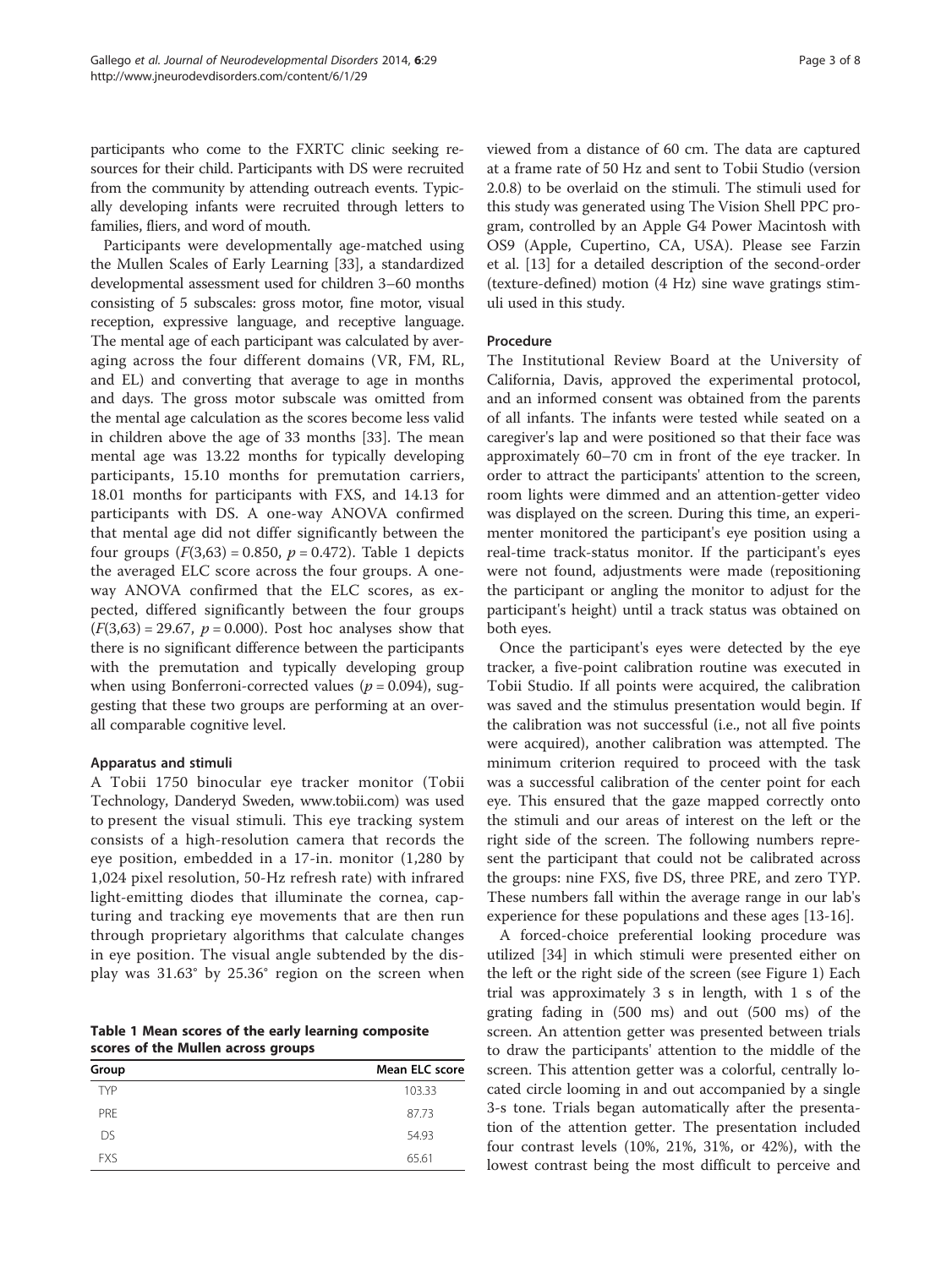the highest contrast being the easiest to perceive. There were a total of 40 trials (10 at each contrast level). The side of the screen that presented the stimuli was counterbalanced, and the contrast level randomized, across trials.

Following the same procedure used in Farzin et al. [[13\]](#page-7-0) after data acquisition at a frame rate of 50 Hz in Tobii Studio, a video recording of the stimuli overlaid with the eye tracking gaze data was exported to AVI format at 30 frames per second and imported into Noldus Observer 5.0 software (Noldus, Wageningen, The Netherlands) for manual coding. The coding protocol tracked gaze location (left, right, away, and center) on each trial. Center was defined as a fixation that was 50% on the left and 50% on the right of the midline of the screen. Coders were blind to the group status of the participant, and the inter-rater reliability for manual coding in Noldus was 97% (40 items;  $\alpha$  = 0.97). Correct and incorrect visual responses were computed per trial, and a visual preference (VP) score was calculated at each contrast level. Correct looking was defined as looking to the half of the screen with the textured-defined gradient while incorrect looking was defined as looking at the side of the screen with the equiluminant gray display. The visual preference score was defined as the total looking time to the stimuli (correct looking)/the total looking time (correct and incorrect looking).

Contrast detection threshold for each participant was defined by calculating the visual preference score at each Michelson contrast level (10%, 21%, 31%, and 42%) and identifying the level (1-4) at which the participant could detect the stimuli on the screen. Visual preference scores of 75% or higher were used as a benchmark to determine the individual stimulus detection threshold. This benchmark was used in order to replicate the original contrast detection paper [[13](#page-7-0)] and previous research in the adult vision literature [\[34](#page-7-0)-[36\]](#page-7-0). Seventeen infants (one TD, four premutation, four DS, and eight FXS) did not reach a minimum preference score of 75% even at the highest contrast level. For analytic purposes, these infants were assigned a score of "4" along with those who reached a visual preference score of 75% or higher on only the highest contrast level. Thus, a contrast detection level score of 4 was given to those infants who could reliably see the gradient stimuli only at the contrast level of 42% or (theoretically) higher. Two infants (1 TD and 1 premutation) were excluded from the analyses because their preference scores were less than 50% across all contrast levels.

## Results

We carried out an ordered logistic regression to examine whether individuals in the various diagnostic groups have different probabilities of obtaining stimulus detection threshold levels at each of the four levels. In our analyses, diagnosis consisted of four groups  $(1 = TD;$  $2 = DS$ ;  $3 = FX$  premutation; and  $4 = FXS$ ) and contrast detection threshold level was an ordinal variable with four categories  $(1 = 10\%; 2 = 21\%; 3 = 31\%;$  and  $4 = 42\%$ or higher), with percentages representing the amplitude of the second-order sinusoidal contrast modulation [\[13](#page-7-0)]. Our sample size consisted of  $N = 65$  individuals. The distribution of individuals in each group as a function of the contrast detection threshold level is reported in Table 2 and depicted graphically in Figure [2](#page-4-0).

The criteria used to determine a valid trial was based on fixations defined by the Clearview Fixation Filter (Tobii Technology; 35 velocity threshold and 100 duration threshold), defined by a minimum of a single fixation to either the left or the right side of the screen. The percentage of the total number of trials that were deemed valid across the groups (TYP, PRE, DS, and FXS) were 94%, 95%, 95%, and 90%, respectively. A  $4 \times 4$ repeated measures ANOVA confirmed that there was no

Table 2 Number of infants at each contrast detection threshold across groups

| <b>Contrast detection</b><br>threshold level | Group |    |            |            | <b>Total</b> |
|----------------------------------------------|-------|----|------------|------------|--------------|
|                                              | TD    | DS | <b>PRE</b> | <b>FXS</b> |              |
|                                              |       |    | 3          | 4          | 15           |
| 2                                            | 6     | 8  | 2          | 5          | 21           |
| Β                                            | 0     |    | 2          | 4          |              |
| 4                                            | 2     | 5  | 4          | 11         | 22           |
| Total                                        | 15    | 15 |            | 24         | 65           |

<span id="page-3-0"></span>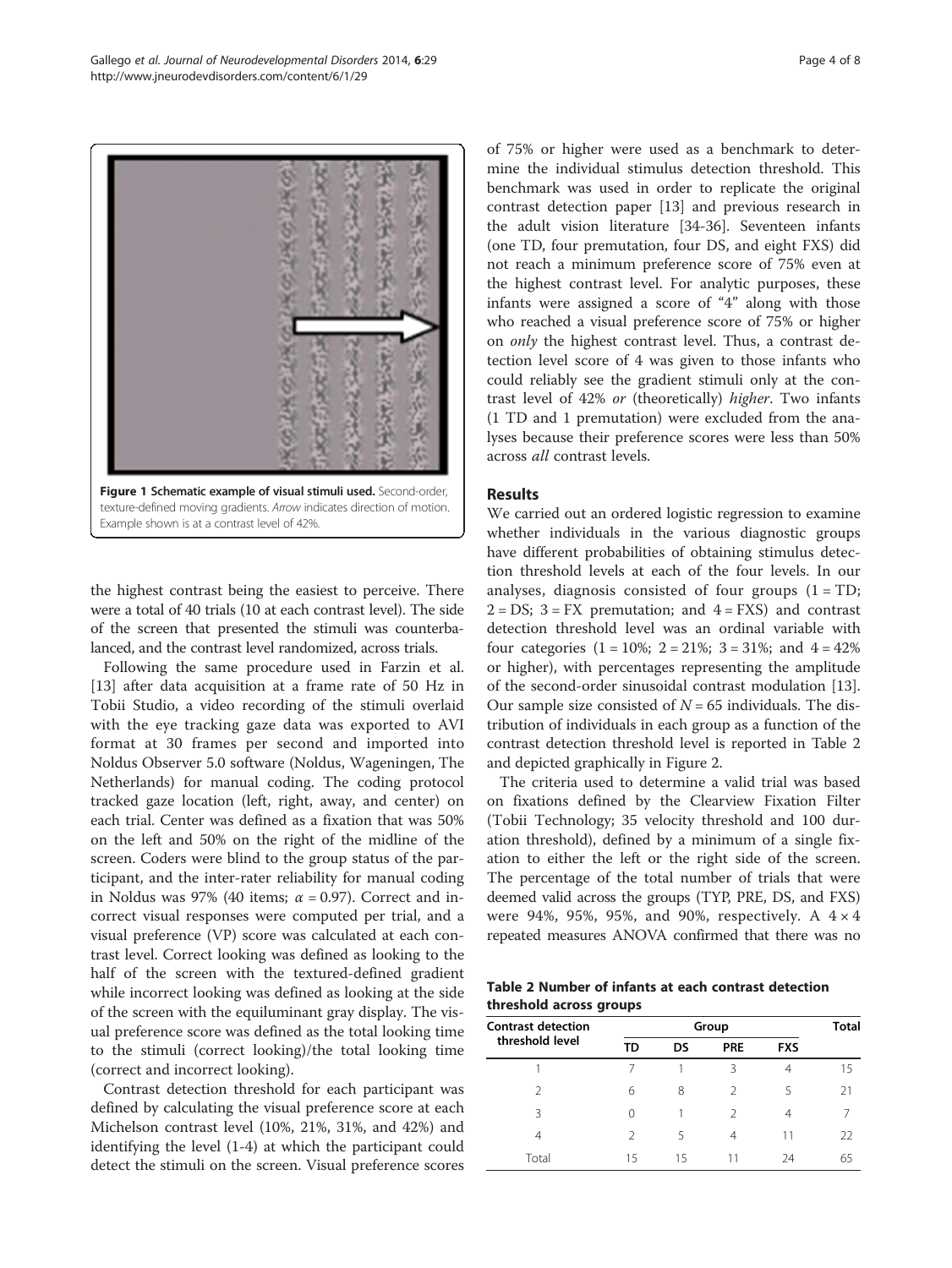<span id="page-4-0"></span>

significant main effect of group  $F(3, 63) = 1.081$ ,  $p = 0.364$ and no significant group by threshold interaction  $F(3)$ , 189) = 1.118,  $p = 0.343$  interaction.

The various tests of the overall model were all significant, indicating that using diagnosis when predicting the probabilities of the contrasts was reasonable, as compared with a model without diagnosis  $(\chi^2 \mid 2] = 8.78$  $(\chi^2 \mid 2] = 8.78$  $(\chi^2 \mid 2] = 8.78$ ,  $p = 0.03$ ). The estimates for DS, FX premutation, or FXS were significant, denoting that belonging to any of these groups was associated with a lower probability of having a lower stimulus contrast detection threshold level, relative to the TD group, which served as the reference. For example, the estimate for DS was ( $\beta$  = -1.499, p = 0.031) indicating that, relative to the TD group, individuals in the DS group have a decrease of 1.5 in the odds of being in a lower level of contrast. The estimates for the premutation and FXS groups showed the same pattern  $(\beta = -1.417)$ ,  $p = 0.058$ ; and  $\beta = -1.89$ ,  $p = 0.003$ , respectively).

The proportional odds ratios (coefficients exponentiated) show the assignment of contrast detection threshold level across the groups in terms of odds. For example, the odds ratio of TD vs. DS is 4.476, suggesting that individuals in the TD group are 4.5 times more likely to obtain a lower contrast detection threshold level than those in the DS group. The odds ratio comparing TD with FX premutation and with FXS denote that individuals in the TD groups are 4.1 and 6.6 times more likely to obtain a lower contrast detection threshold level than individuals in the FX premutation group or the FXS group, respectively. The odds ratios for these comparisons are displayed in Table 3, including the 95% confidence limits of the odds ratios. Figure [3](#page-5-0) represents the predicted probabilities associated with scoring on each category of the contrast across the four groups.

## **Discussion**

The primary aim of this study was to provide a better understanding of the low-level visual processing mechanisms present in infant and toddler carriers of the FX premutation. Using a stimulus detection task for which we had previously demonstrated visual impairment (reduced contrast sensitivity) in infants with FXS [\[13](#page-7-0)], we hypothesized that although the phenotypic outcome of FX premutation carriers is much more favorable than those with FXS, this deficit in low-level visual processing would nonetheless be present. Our results confirmed that FX premutation carriers shared the same likelihood as full mutation carriers of having a contrast detection threshold level that was significantly higher (indicating poorer performance) than typically developing infants

Table 3 Confidence interval for odds ratio for each group comparison

|              | Wald confidence interval for odds ratios |       |                       |  |
|--------------|------------------------------------------|-------|-----------------------|--|
|              | <b>Estimate</b>                          |       | 95% confidence limits |  |
| Group 1 vs 2 | 4.476                                    | 1.145 | 17.500                |  |
| Group 1 vs 3 | 4.115                                    | 0.948 | 17.852                |  |
| Group 1 vs 4 | 6.621                                    | 1.866 | 23.498                |  |
| Group 2 vs 3 | 0.919                                    | 0.223 | 3.785                 |  |
| Group 2 vs 4 | 1.479                                    | 0.453 | 4.834                 |  |
| Group 3 vs 4 | 1.609                                    | 0.435 | 5.949                 |  |

Group  $1 = TD$ , group  $2 = DS$ , group  $3 = FX$  premutation, group  $4 = FXS$ .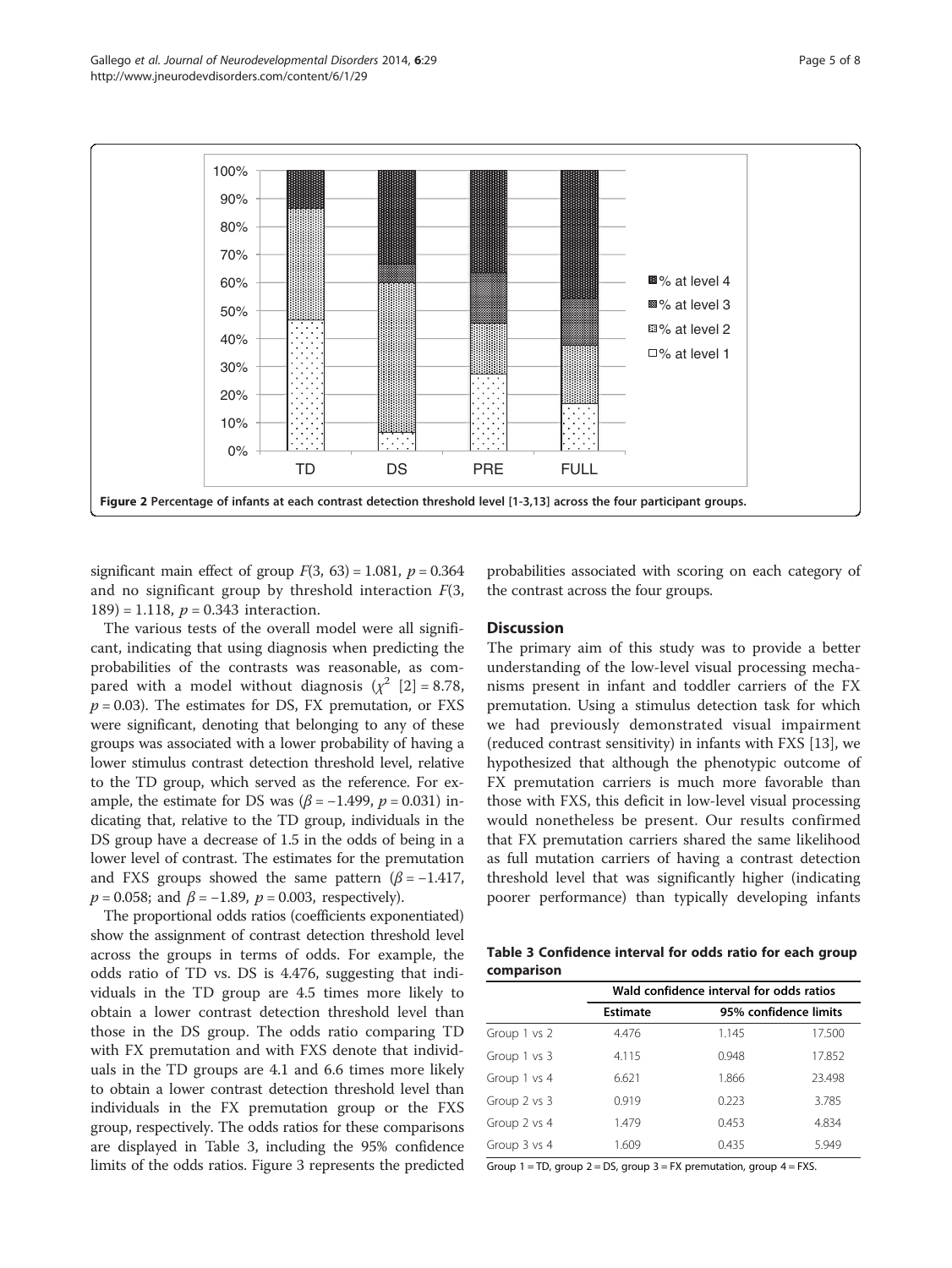<span id="page-5-0"></span>

matched on mental age. We also tested a comparison group of infants with DS who were both chronologically and mentally age-matched to the participants with FXS and mentally age-matched to the infants with the FX premutation, and found that their performance did not differ significantly from the two FX groups. This result is consistent with research showing that individuals with DS exhibit significantly reduced visual acuity and contrast sensitivity as compared to TD controls [[37](#page-7-0)] and suggests that this deficit may not be specific to the FX spectrum but a more general deficit found in other developmental disabilities such as Williams syndrome and autism spectrum disorders [[30](#page-7-0),[38](#page-7-0)].

While it was long believed that individuals with the FX premutation remained cognitively unaffected throughout adulthood, there have been a number of studies, particularly those utilizing brain imaging techniques, which have documented measurable differences in brain functioning, across a number of different cognitive domains, in young adult premutation carriers who are asymptomatic for FXTAS [\[7,8](#page-6-0)[,26](#page-7-0)]. Adult male FX premutation carriers have also been shown to exhibit slower reaction times, even after controlling for simple reaction time, in the visuospatial tasks of magnitude comparison and enumeration [[28](#page-7-0)]. Perhaps most relevant to the present study, a recent investigation has shown that adult female FX premutation carriers show a 'dorsal stream deficit' in that they are selectively impaired on perceptual tests of magnocellular (so-called M pathway—projecting primarily to dorsal visual stream areas) stimuli, whereas they show intact performance on tests of parvocellular ('P pathway'—projecting primarily to ventral visual stream areas) stimuli [\[29\]](#page-7-0).

The present study is unique in that it is the first to document dorsal stream processing difficulties in infants and toddlers with the FX premutation. Our results suggest that even in very young premutation carriers, who in the vast majority of cases are cognitively unaffected and developing normally, a selective visual motion processing impairment on second-order motion gradient stimuli is present that is not significantly different from that found in those with the FX full mutation. While these results are striking, they beg the important question of what is the functional importance of such an impairment. It may be, as suggested by Keri and Benedek [[29](#page-7-0)], that this represents a psychophysical endophenotype (a marker of genetic traits that do not result in observable clinical symptoms) for the FX spectrum of involvement. If so, individual differences in this ability may hold clues for differentiating those individuals on the FX spectrum (which includes premutation carriers, mosaics, and full mutation individuals) who are at risk for developing more severe phenotypes.

As reviewed above, there have been numerous demonstrations of spatiotemporal deficits in both individuals with FXS and those with the FX premutation. Because representations of space and time are integral to forming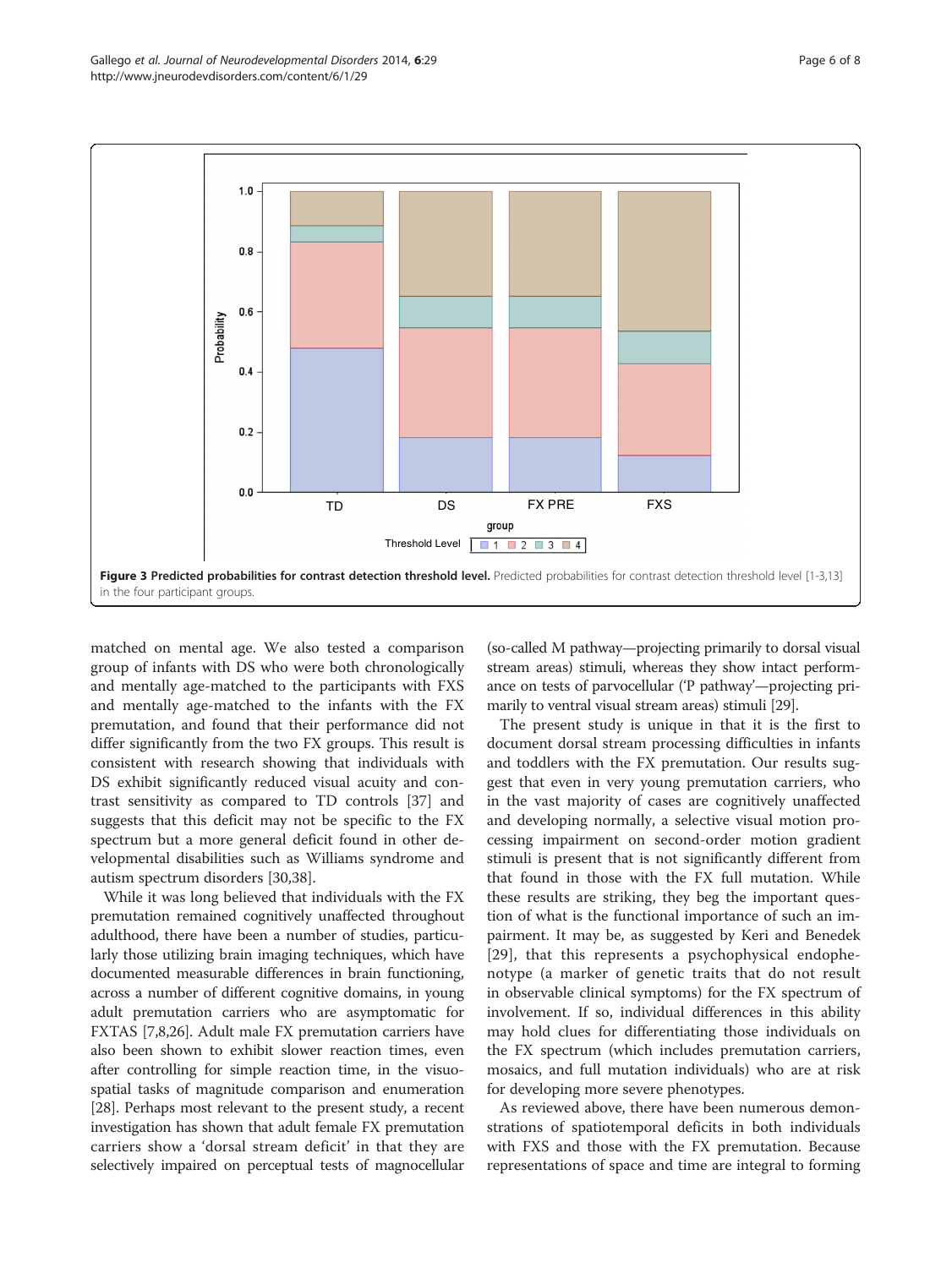<span id="page-6-0"></span>conceptions of number and arithmetic [[31](#page-7-0)], impaired spatiotemporal processing may in fact also underlie the impairments in numerical processing that have been observed in both FXS [[21\]](#page-7-0) and in FX premutation carriers [[26,39\]](#page-7-0). In females with FXS, brain activation during arithmetic processing has also been shown to be related to FMRP expression [\[21\]](#page-7-0), which suggests that impaired processing of spatiotemporal information that is mediated primarily by the parietal cortex may represent an endophenotype that is modulated by FMR1 gene expression across the FX spectrum. While the present study was underpowered to study how second-order motion visual processing may be modulated by variations in FMR1 gene expression, this is an important question for future research to address.

Despite the spatiotemporal processing impairments in individuals with the FX premutation demonstrated both in the present study and elsewhere [[28,29](#page-7-0)], the fact remains that individuals with the FX premutation only rarely present with overall cognitive functioning that falls below the normal range. One might be tempted, then, to dismiss these low-level visual processing impairments as unimportant to the individual's perceptual and cognitive development. However, the presence of such impairments, even in an individual whose overall cognitive development falls within the normal range, may force compensation in the developing neural system, thus changing the landscape of development in ways that are difficult to measure, though potentially still impactful. It is therefore imperative that we continue to study and broaden our understanding of the processing capabilities of individuals with the FX premutation, particularly early in life.

## Conclusions

We tested four groups of infants and toddlers (TD, DS, FX premutation, and FXS) on a second-order motion stimulus detection task for which we had previously demonstrated visual impairment (reduced contrast sensitivity) in infants with FXS [\[13\]](#page-7-0). As reported previously, infants with FXS showed motion contrast detection threshold levels that were significantly higher than age-matched typically developing control infants. Strikingly, the motion detection contrast levels of FX premutation infants were also significantly higher than TD infants, and not significantly different from the group of infants with FXS or with the DS group. The present data, along with other evidence of impairments in processing spatiotemporal information that comes from the study of adults with the FX premutation, suggest that this type of spatiotemporal processing impairment may constitute an endophenotype for individuals on the FX spectrum and highlights the need for further study of the development of these processes, especially in children with the FX premutation.

#### Abbreviations

FX: fragile X; FXS: fragile X syndrome; FMRP: fragile X mental retardation protein; CGG: cytosine-guanine-guanine; DS: Down syndrome; FXTAS: fragile X tremor/ataxia syndrome; VP: visual preference; TD: typically developing.

#### Competing interests

The authors declare that they have no competing interests.

#### Authors' contributions

PG collected and analyzed the eye tracking data and wrote the first draft of the manuscript. JB assisted in the collection and analysis of the eye tracking data and provided feedback on the drafts of the manuscript. SR conceptualized and designed the study and wrote the final draft of the manuscript. All authors read and approved the final manuscript.

#### Authors' information

PG has a Masters in Psychology and is a research staff member (assistant specialist) in SR's Neurocognitive Development lab. JB has a BS in Psychology and is currently a graduate student in Psychology at UC Davis. SR has a Ph.D. in Psychology and is currently a Professor in the Department of Psychology at UC Davis.

#### Acknowledgements

We would like to acknowledge Lena Rothstein for contributing with data acquisition and coding, Dr. Flora Tassone for providing molecular data, Dr. Emilio Ferrer for providing statistical guidance, research assistants Lina Baranauskaite and Mercy Huang for their assistance in testing participants, and all of the families that volunteered their time for our research study.

#### Author details

<sup>1</sup>Department of Psychology, University of California Davis, Davis, CA 95618, USA. <sup>2</sup> Center for Mind and Brain, University of California Davis, 202 Cousteau Place, Suite 250, Davis, CA 95618, USA. <sup>3</sup>M.I.N.D. Institute, University of California Medical Center, Sacramento, CA 95817, USA.

#### Received: 26 November 2013 Accepted: 11 July 2014 Published: 30 July 2014

#### References

- 1. Comery TA, Harris JB, Willems PJ, Oostra BA, Irwin SA, Weiler IJ, Greenough WT: Abnormal dendritic spines in fragile X knockout mice: maturation and pruning deficits. Proc Natl Acad Sci U S A 1997, 94:5401-5404.
- 2. Irwin SA, Galvez R, Weiler IJ, Beckel-Mitchener A, Greenough WT: Brain struction and function of FMR1 protein. In Fragile X syndrome: Diagnosis Treatment and Research. 3rd edition. Edited by Hagerman RJ, Hagerman PJ. Baltimore: The John Hopkins University Press; 2002:191–205.
- 3. Hagerman R, Au J, Hagerman P: FMR1 premutation and full mutation molecular mechanisms related to autism. J Neurodev Disord 2011, 3:211–224.
- 4. Hagerman R, Harris S: Autism profiles of males with fragile X syndrome. Am J Ment Retard 2008, 113:427–438.
- 5. Fernandez-Carvajal I, Walichiewicz P, Xiaosen X, Pan R, Hagerman PJ, Tassone F: Screening for expanded alleles of the FMR1 gene in blood spots from newborn males in a Spanish population. J Mol Diagn 2009, 11:324–329.
- 6. Tassone F, Hagerman RJ, Taylor AK, Gane LW, Godfrey TE, Hagerman PJ: Elevated levels of FMR1 mRNA in carrier males: a new mechanism of involvement in the fragile-X syndrome. Am J Hum Genet 2000, 66:6–15.
- 7. Hashimoto R, Backer KC, Tassone F, Hagerman RJ, Rivera SM: An fMRI study of the prefrontal activity during the performance of a working memory task in premutation carriers of the fragile X mental retardation 1 gene with and without fragile X-associated tremor/ataxia syndrome (FXTAS). J Psychiatr Res 2012, 45:36–43.
- 8. Wang JM, Koldewyn K, Hashimoto R-I, Schneider A, Le L, Tassone F, Cheung K, Hagerman P, Hessl D, Rivera SM: Male carriers of the FMR1 premutation show altered hippocampal-prefrontal function during memory encoding. Front Hum Neurosci 2012, 6:297.
- 9. Koldewyn K, Hessl D, Adams J, Tassone F, Hagerman PJ, Hagerman RJ, Rivera SM: Reduced hippocampal activation during recall is associated with elevated FMR1 mRNA and psychiatric symptoms in men with the fragile X premutation. Brain Imaging Behav 2008, 2:105–116.